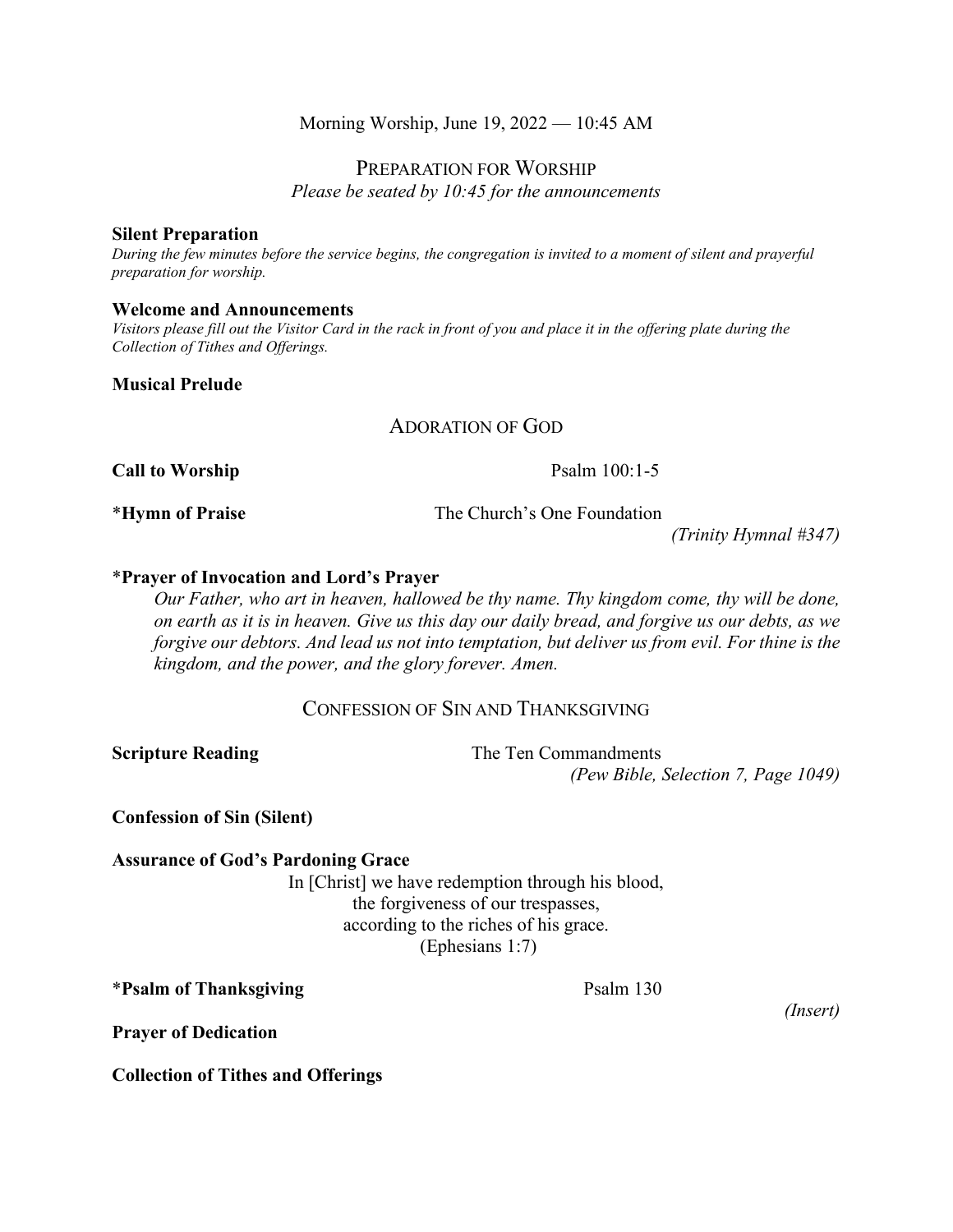**\*Gloria Patri** *(Trinity Hymnal #735) Glory be to the Father, and to the Son, and to the Holy Ghost. As it was in the beginning, is now and ever shall be. World without end. Amen. Amen.*

#### PROVISION FOR LIFE AND GROWTH

**Scripture Reading** Matthew 9:18-34

*(Pew Bible Page 814)*

#### **Prayer of Illumination**

**Sermon** Rev. Sean McCann

*Senior Pastor*

"Never Before Seen" *(Matthew: God with Us, 24)*

\***Hymn of Preparation** Jesus, Lover of My Soul

*(Trinity Hymnal #508)*

**The Lord's Supper** †

*Invitation and Fencing of the Table Prayer of Consecration Words of Institution Distribution of the Elements Prayer of Thanksgiving*

## RESPONSE AND BLESSING

\***Hymn of Response** O for a Thousand Tongues to Sing

*(Trinity Hymnal #164)*

\***Benediction**

**\*Postlude**

*\*Congregation Standing*

†*The bread we serve for the Lord's Supper is gluten-free.*